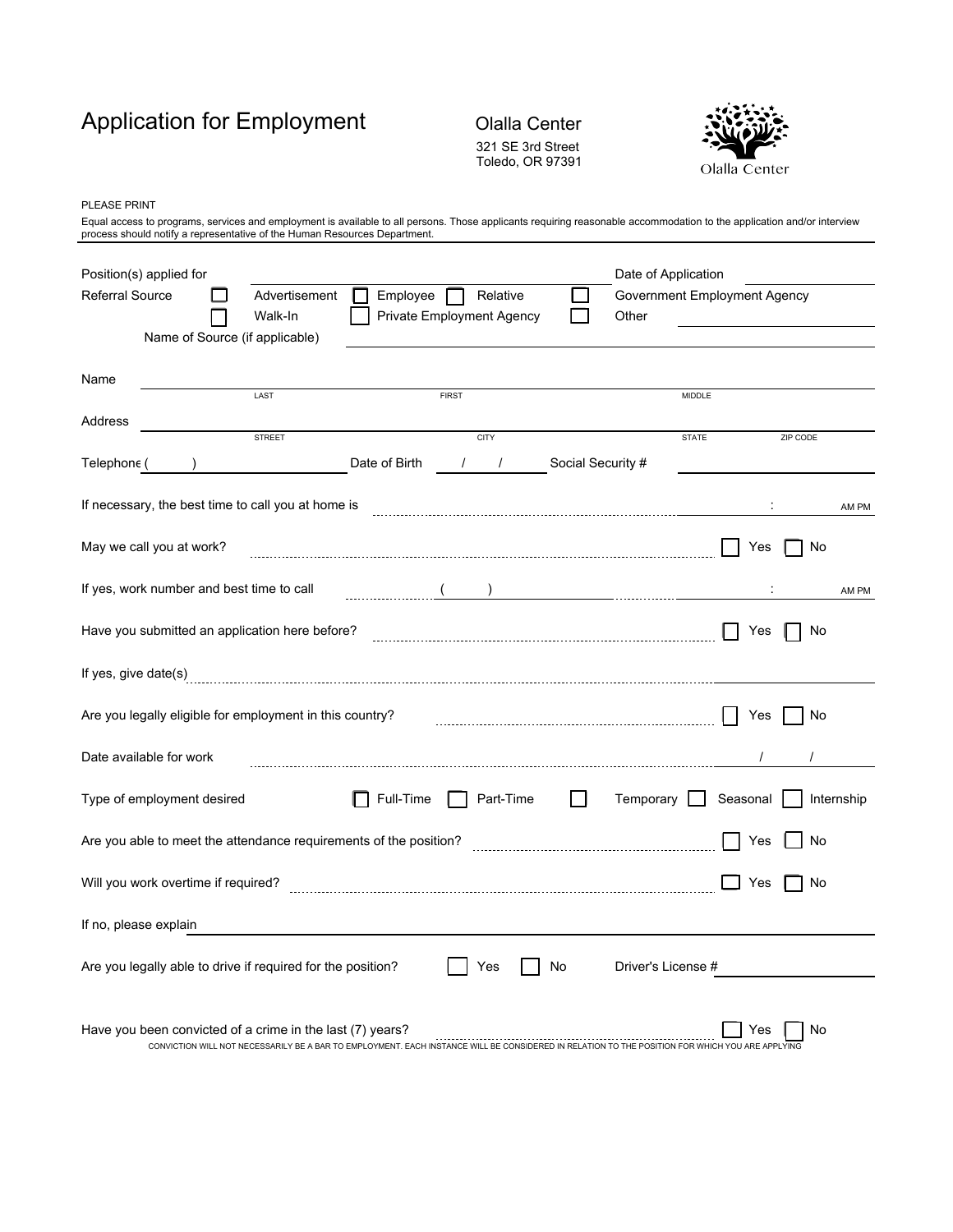### **Employment History**

Provide the following information for your past and current employers, assignments or volunteer activities, starting with the most recent (use additional sheets if necessary). Explain any gaps in employment in comments section below.

| <b>EMPLOYER</b>                     |                     | <b>TELEPHONE</b>                                |            | DATES EMPLOYED                     |                | SUMMARIZE THE TYPE OF WORK         |  |
|-------------------------------------|---------------------|-------------------------------------------------|------------|------------------------------------|----------------|------------------------------------|--|
|                                     |                     |                                                 |            | <b>FROM</b>                        | <b>TO</b>      | PERFORMED AND JOB RESPONSIBILITIES |  |
| <b>ADDRESS</b>                      |                     |                                                 |            |                                    |                |                                    |  |
|                                     |                     |                                                 |            |                                    |                |                                    |  |
| <b>JOB TITLE</b>                    |                     |                                                 |            |                                    |                |                                    |  |
|                                     |                     |                                                 |            |                                    |                |                                    |  |
| IMMEDIATE SUPERVISOR AND TITLE      |                     |                                                 |            |                                    |                |                                    |  |
| <b>REASON FOR LEAVING</b>           |                     |                                                 |            |                                    |                |                                    |  |
| MAY WE CONTACT FOR REFERENCE?       | <b>YES</b>          | <b>NO</b>                                       | LATER      |                                    |                |                                    |  |
| <b>EMPLOYER</b>                     |                     | <b>TELEPHONE</b>                                |            |                                    | DATES EMPLOYED | SUMMARIZE THE TYPE OF WORK         |  |
|                                     |                     |                                                 |            | <b>FROM</b>                        | TO             | PERFORMED AND JOB RESPONSIBILITIES |  |
| <b>ADDRESS</b>                      |                     |                                                 |            |                                    |                |                                    |  |
| JOB TITLE                           |                     |                                                 |            |                                    |                |                                    |  |
| IMMEDIATE SUPERVISOR AND TITLE      |                     |                                                 |            |                                    |                |                                    |  |
| REASON FOR LEAVING                  |                     |                                                 |            |                                    |                |                                    |  |
| MAY WE CONTACT FOR REFERENCE?       | YES<br>$\mathsf{L}$ | $\Box$ NO                                       | L<br>LATER |                                    |                |                                    |  |
| <b>EMPLOYER</b><br><b>TELEPHONE</b> |                     | DATES EMPLOYED                                  |            | SUMMARIZE THE TYPE OF WORK         |                |                                    |  |
|                                     |                     | <b>FROM</b><br>TO                               |            | PERFORMED AND JOB RESPONSIBILITIES |                |                                    |  |
| <b>ADDRESS</b>                      |                     |                                                 |            |                                    |                |                                    |  |
| <b>JOB TITLE</b>                    |                     |                                                 |            |                                    |                |                                    |  |
| IMMEDIATE SUPERVISOR AND TITLE      |                     |                                                 |            |                                    |                |                                    |  |
| REASON FOR LEAVING                  |                     |                                                 |            |                                    |                |                                    |  |
| MAY WE CONTACT FOR REFERENCE?       | <b>YES</b>          | <b>NO</b>                                       | LATER      |                                    |                |                                    |  |
| <b>Comments</b>                     |                     | Including explanation of any gaps in employment |            |                                    |                |                                    |  |

Skills and Qualifications-<br>Summarize any special training, skills, license, and/or certificates that may qualify you as being able to perform job-related functions in the position for which you are applying.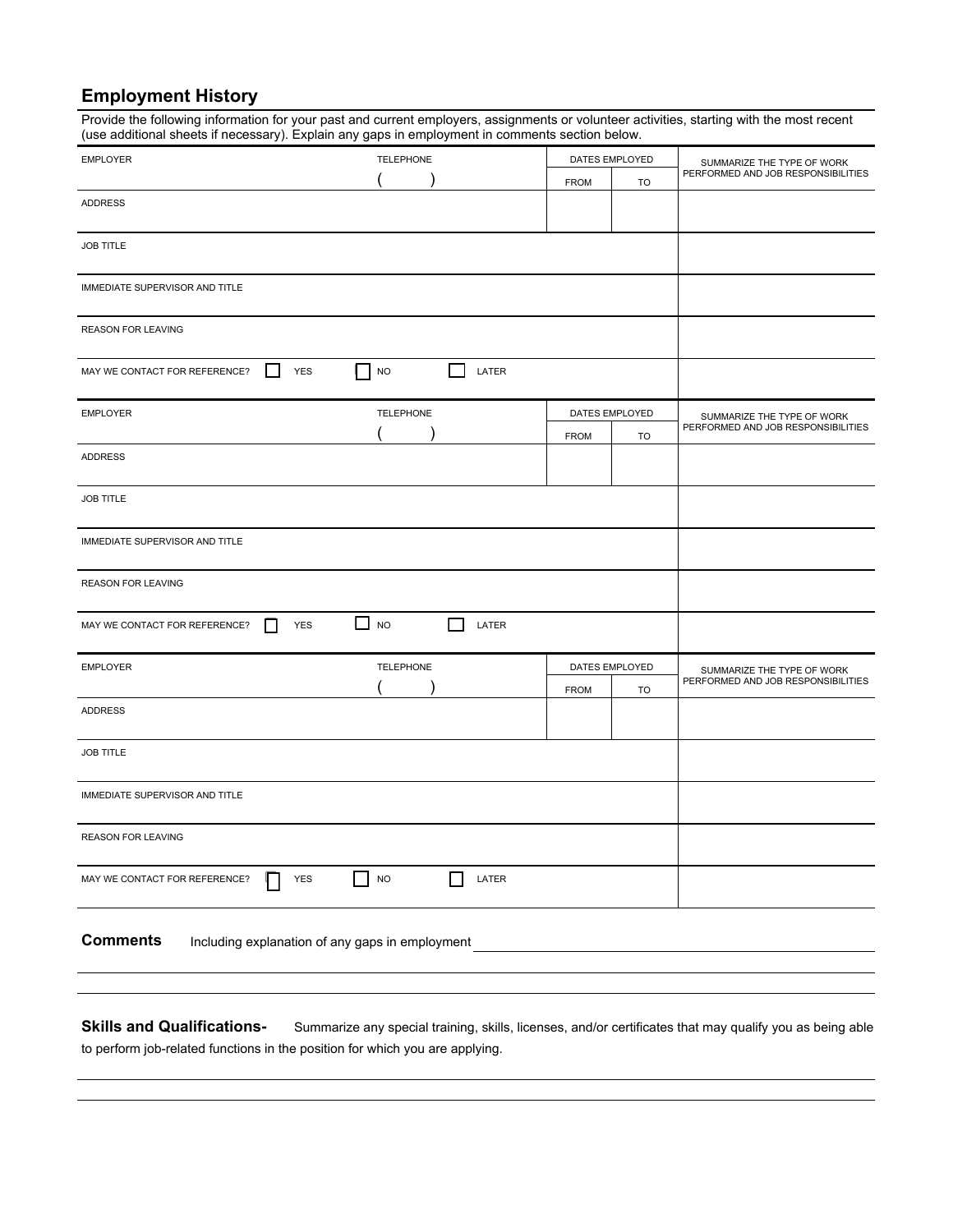#### **Educational Background**

A. List last three (3) school attended, starting with most recent. B. List number of year completed. C. Indicate degree or diploma earned, if any. D. Grade Point Average or Class Rank. E. Major field of study. F. Minor field of study (if applicable).

| A. SCHOOL | <b>B. YEARS</b><br>COMPLETED | C. DEGREE<br><b>DIPLOMA</b> | <b>GPA</b><br><b>CLASS RANK</b> | E. MAJOR | F. MINOR |
|-----------|------------------------------|-----------------------------|---------------------------------|----------|----------|
|           |                              |                             |                                 |          |          |
|           |                              |                             |                                 |          |          |
|           |                              |                             |                                 |          |          |

#### **Refernces**

List name and telephone number of three business/ work references who are not related to you and are not previous supervisors. If not applicable, list three school or personal references who are not related to you.

| <b>NAME</b> | <b>TELEPHONE</b> | <b>YEARS KNOWN</b> |
|-------------|------------------|--------------------|
|             |                  |                    |
|             |                  |                    |
|             |                  |                    |
|             |                  |                    |
|             |                  |                    |
|             |                  |                    |

#### **Additional Information**

List professional, trade, business, or civic associations and any offices held.

EXCLUDE MEMBERSHIPS WHICH WOULD REVEAL SEX, RACE, RELIGION, NATIONAL ORIGIN, AGE, COLOR, DISABILITY OR ANY OTHER SIMILARLY PROTECTED STATUS.

| ORGANIZATION | OFFICES HELD |
|--------------|--------------|
|              |              |
|              |              |
|              |              |
|              |              |
|              |              |
|              |              |

List special accomplishments, publications, awards, etc.

EXCLUDE INFORMATION WHICH WOULD REVEAL SEX, RACE, RELIGION, NATIONAL ORIGIN, AGE, COLOR, DISABILITY OR ANY OTHER SIMILARLY PROTECTED STATUS.

List any additional information you would like us to consider.